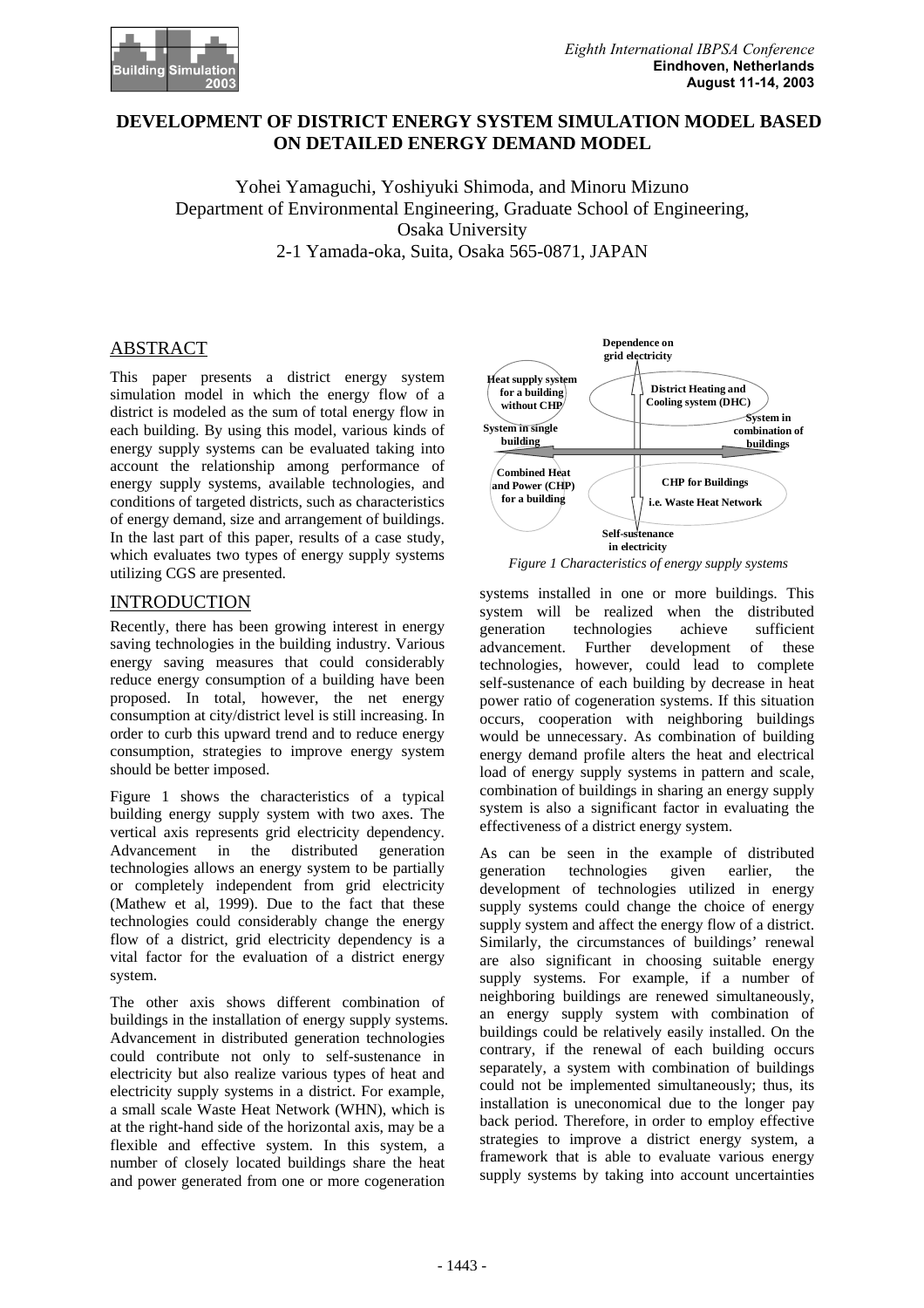such as technology development and buildings' renewal is required.

During investigations on the performance of energy supply systems in the commercial sector, energy demand profiles of buildings have been traditionally assumed as a fixed demand per unit floor area (IBEC 1985 etc.). Although this is very convenient, it shows limited ability to achieve accurate estimation. Huang et al. (1991) and some other researchers have provided prototypical input information of various commercial buildings for energy demand simulation. The output of this simulation allows users to estimate the effectiveness of energy supply system considering the effect of energy saving measures and climatic conditions. Both methods generalize energy demand profiles to acquire generalized effectiveness of energy supply systems. In reality, however, the performance of energy supply systems utilizing distributed generators varies with the changing pattern of building energy demand profiles (Yanagi et al, 2002). The performance of systems connecting a small number of buildings such as a WHN system could also be affected by differences of energy demand in each building. For this reason, in order to evaluate various energy supply systems at a district level, the relationship between the performance of energy supply systems and energy demand profiles of buildings should be taken into account even if the buildings are of the same function.

Thus, in order to evaluate various energy supply systems considering the relationship among the performance of energy supply systems, characteristics of energy demand of buildings, and available technologies, we developed a district energy system simulation model which contains a detailed energy demand model. This model adopted the bottom up approach in which the energy flow of a district is modeled as the sum of total energy input and output of each building. In this model, heat and power demands of each building are simultaneously calculated considering climatic conditions, occupant behaviors, use of appliances, adoption of energy saving measures, and etc. In this paper, we present the structure of the simulation model and the result of evaluation of the two systems, which are CHP for a single building and WHN for two buildings.

# MODELING DISTRICT ENERGY **SYSTEMS**

Figure 2 illustrates the calculation procedure of the district energy system simulation model. This model consists of three basic components, an occupant behavior model, a building energy demand model and district energy supply system model. Firstly, based on occupant behavior, the heat and electrical load generated from the use of energy consuming appliances by each occupant are simulated in the occupant behavior model. Then, heat and electrical



*Figure 2 Flow chart of the district energy system simulation model* 

demand profiles of each building are calculated. Finally, the total energy flow of a district is quantified.

The remaining part of this section presents descriptions of each sub-model.

# *Occupant behavior model*

The purpose of this model is to reflect the practical operational condition of a building and also energy consuming appliances in energy demand profiles. These operational conditions of many prototypical buildings have been modeled as fixed conditions as stated previously. In reality, however, there are differences in those conditions among buildings. Particularly, energy-consuming appliances vary in number, specification and operational conditions. These real conditions could change the energy demand profiles and also the energy saving potential of active energy saving measures such as the adoption of low-power consuming appliances and improvement of these operational conditions. Then, it could further affect the performance of energy supply systems. Thus, to account for these influences, we developed the occupant behavior model stochastically simulating the practical operational condition of energy consuming appliances and occupant schedule, resembling as much as possible the real world condition.

# *Stochastic model for occupant behavior*

Figure 3 illustrates the flow chart of the occupant behavior model. The model adopted a transaction approach in which the behavior of each occupant is simulated.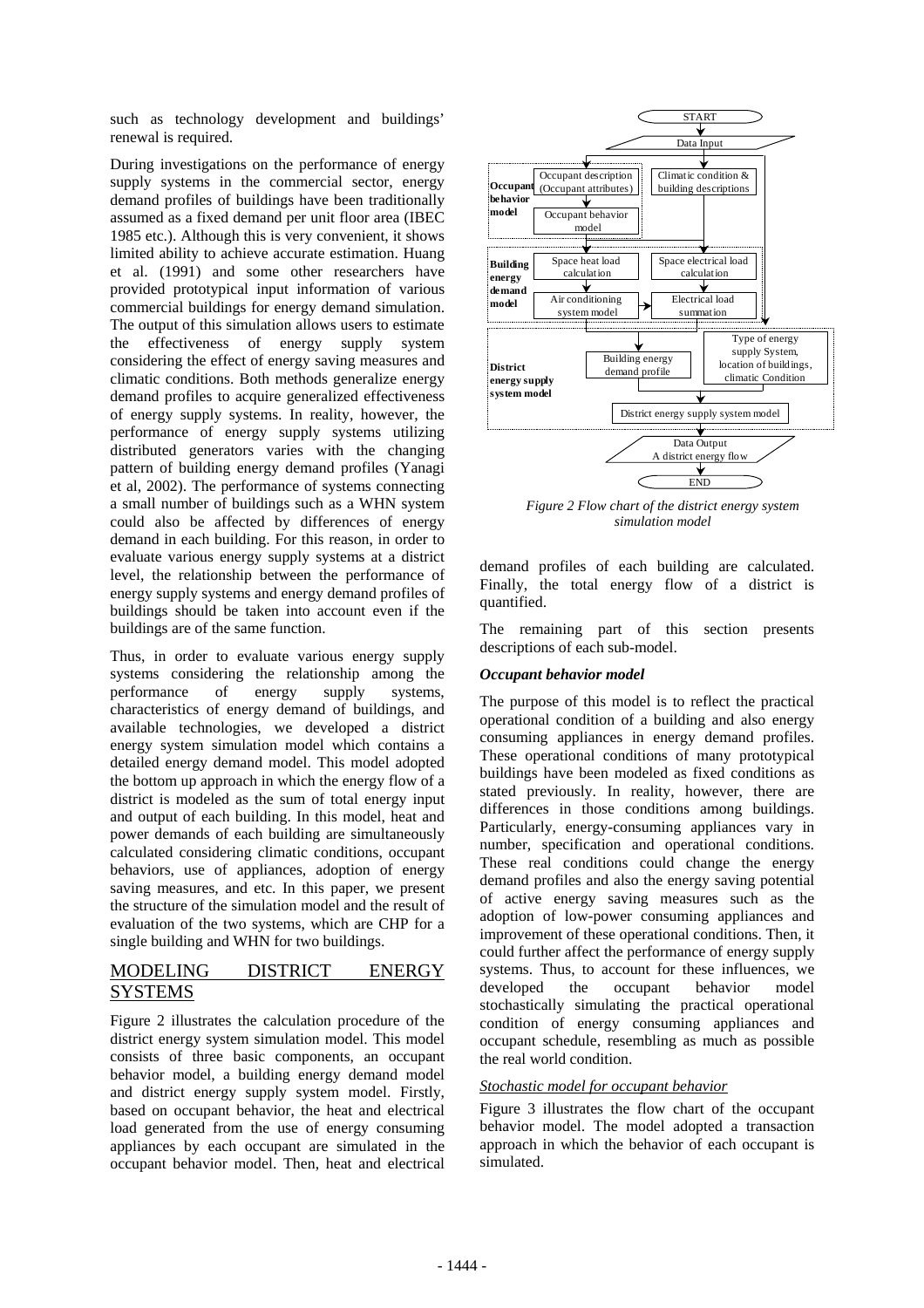Firstly, working hours of each occupant are decided base on the distribution functions of  $T_1 \sim T_4$  as defined Find the contract of the contract of the contract of the contract of the contract of the contract of the contract of the contract of the contract of the contract of the contract of the contract of the contract of the contr

Then, the working state of each occupant during working hours are decided. There are limited kinds of working states for office building occupants that can be roughly divided as in Table 2. Firstly, we assume random mobility among working states. Secondly, the duration in each working state is assumed to be occupant's attribute-dependent. Based on the first assumption, the transition of states can be modeled as a Markovian process. In a Markovian process, the next state will depend only on the present state. Additionally, the second assumption allows transition probabilities to depend only on occupant attributes. The occupant attributes are data that can be easily obtained for each building, such as type of job and ages. In this paper, only the type of job is considered as occupant attributes.

In Markovian process, Markov matrices define the transition of states, which its elements are transition probabilities from a present state to another. Markov matrices are generated corresponding to the occupant attributes. To generate these matrices, two kinds of data are required. One is the average duration of each occupant in a state  $i$  (=1, 2,.., n where n is the number of states). From this information, the probability (*ri*) of transition occurrence from a state *i* to other states is decided. The other data required is the percentage distribution  $(s_i)$  of working states  $j$  (=1, 2,.., n) for building occupants with different attribution. From these data, the transition probabilities from the present state *i* to another state *j* ( $p_{ij}$ ) of Markov matrices for each occupant attribute are decided by formula (1).

$$
p_{ij} = 1 - r_i + r_i \cdot s_j \quad (i = j) \quad (1a)
$$

$$
p_{ij} = r_i \cdot s_j \qquad (i \neq j) \quad (1b)
$$

Using the inverse function method (R. Fritsch et at, 1990) with these Markov matrices, the working states of occupant can be simulated. Although probabilities  $r_i$  and  $s_i$  should be given by measured data, we assumed the values of *ri* as given in Table 3 and each *sj* can be decided at a constant 6.25% for all states and all attributes, which means that the expectation of state transitions is 1.5h base on a 5-minute time step used in the occupant behavior model.

Finally, the calculation results of working states of each occupant are translated into occupant schedule and power consumption and heat release from appliances controlled by each occupant. By inputting these data into the building energy demand model, occupant behaviors are thus integrated into the energy demand profiles of a building.

### *Building energy demand model*

The building energy demand model calculates the hourly heat and electrical demand profiles of each building simultaneously.



*Figure 3 Flow chart for the occupant behavior model* 

The space heat load is calculated using the weighting factor method. Then, the air conditioning system model translates the space heat loads into the cold and hot water coil loads. It is assumed that an air conditioning system is installed in each story. The load of the heat supply system is then defined as the sum of all cold and hot water coil loads.

The electrical demand of a building is calculated by summing the electrical loads shown in Table 4. Table 4 also shows the calculation method of each electrical load. The capacity of each appliance is calculated considering its number and specifications. Electrical load for conveyance, emergency, sanitary, security and etc. are also calculated by the total capacity of  $31.2 \text{W/m}^2$  and the schedule showed in Figure 4. The value of total capacity is taken from statistical data (Japan Building Mechanical and

*Table 1 Definition of*  $T_1 \sim T_4$ 

| Time    | Definition                                     |
|---------|------------------------------------------------|
| $T_1$   | Time when occupant starts work                 |
| $T_{2}$ | Time when occupant finishes work               |
| $T_{3}$ | Time when occupant leaves for lunch break      |
| $T_{4}$ | Time when occupant comes back from lunch break |

*Table 2 Working states of building occupants* 

| <b>State</b> | Definition   | Location | Load source of appliances                            |
|--------------|--------------|----------|------------------------------------------------------|
| А            | Using PC     | Seat     | $1 PC + 1 monitor$                                   |
| B            | Not using PC | Seat     | Stand-by power of 1 PC and monitor                   |
| C            | Being out    |          | Outside of office Stand-by power of 1 PC and monitor |
|              | Using two PC | Seat     | $2 PCs + 2 monitors$                                 |
|              |              |          |                                                      |

*Table 3 Percentage distribution of working states for building occupants at different positions* 

| State         | Position |       |       |          |
|---------------|----------|-------|-------|----------|
|               | Manager  | Clerk | Sales | Engineer |
| A             | 30       | 60    | 20    | 30       |
| В             | 30       | 20    | 20    | 20       |
| $\mathcal{C}$ | 40       | 20    | 60    | 20       |
| D             |          |       |       | 30       |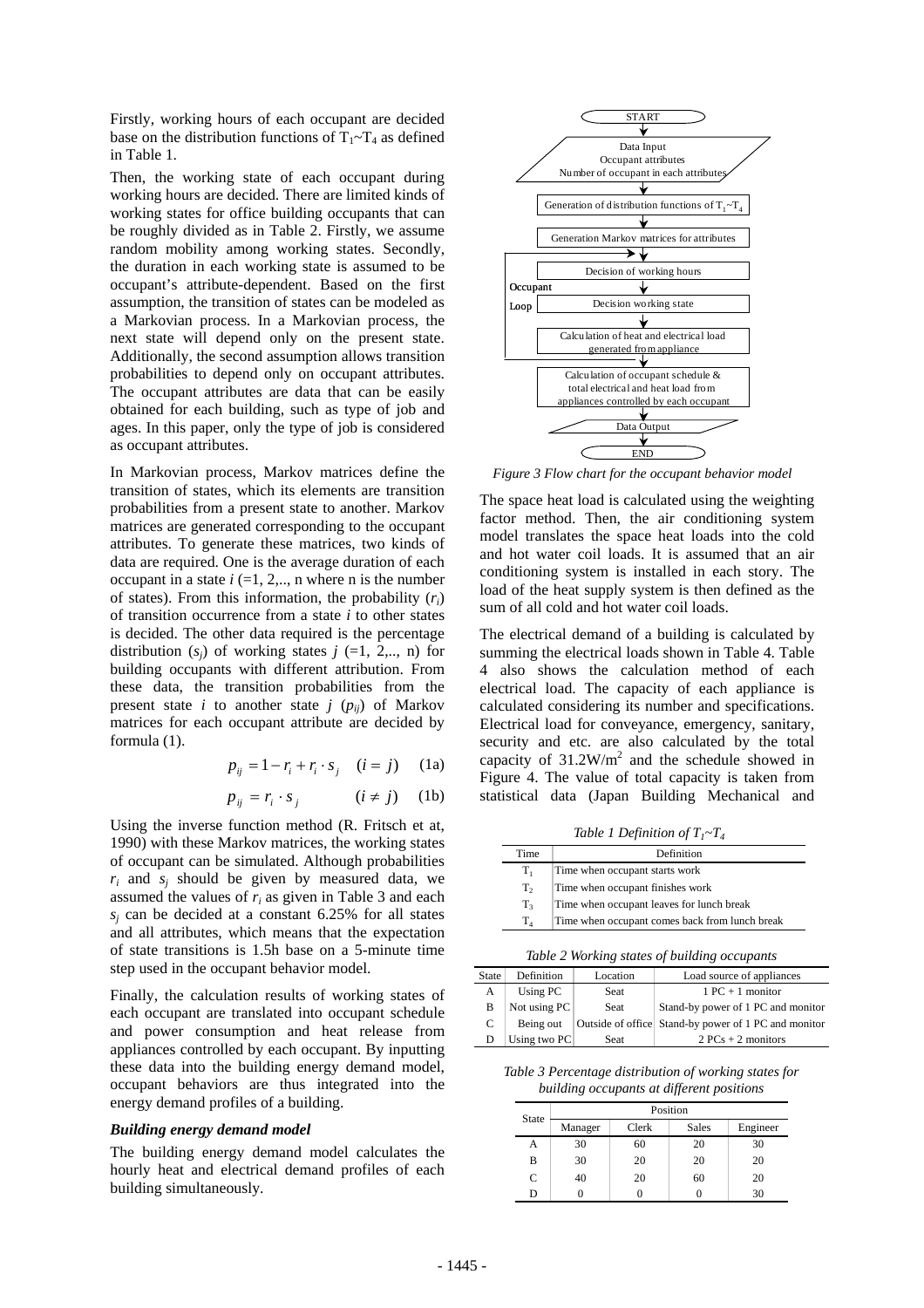*Table 4 Electrical load* 



Electrical Engineers Association 1994). The schedule CASE STUDY pattern is decided with reference to the IBEC electrical demand profiles (IBEC 1986). In this case study, the effectiveness of two types of electrical demand profiles (IBEC 1986).

#### *District Energy supply system model*

The district energy supply system model calculates the total energy flow of a targeted district. The input information is the energy demand profiles of all buildings, climatic conditions, types of energy supply system, and location of the buildings, which is required for the design of heat supply pipelines

The district energy supply system model is able to deal with systems for a single building and for a number of buildings. The inner and outer diameters of pipelines and its insulator are designed from the peak heating or cooling demand of each building. The part-load characteristic is assumed in the calculation for all components of the energy supply system. For refrigerators, in addition to the part-load characteristics, the COP modeled from its rated COP and its regression with chilled water temperature as well as condenser water temperature.



*buildings in case study* 

*Table 5 Definition of the combination of buildings*

| Combination | Description of building combination                           |  |
|-------------|---------------------------------------------------------------|--|
|             | Two large office buildings                                    |  |
| $\Gamma$    | One large office building and One medium size office building |  |

energy supply systems utilizing cogeneration systems (CGS) is evaluated for two different combinations of closely located buildings shown in Table 5. One combination (C1) is of two large office buildings with a total floor area of  $16,250m^2$  (1,250m<sup>2</sup> per story). The other  $(C2)$  is the combination of a large building and the medium office building with a total floor area of  $6,325m^2$  (about  $703m^2$  per story). The illustrations of these buildings are shown in Figure 5. In addition, distance between the two buildings is assumed to be 50m for calculations of the heat supply pipelines.

# *Description of Energy Supply Systems Utilizing CGS*

Three types of energy supply systems were assumed in this case study. Figure 6 illustrates the basic energy supply system to be compared with systems utilizing CGS.

Figure 7 illustrates the first type of energy supply system utilizing CGS for a single building. In this system, all generated electricity and exhaust-heat are used only in the building itself. In this system, utilization of gas engine cogenerations is assumed. Exhaust-heat is recovered in hot water and steam. The hot water and steam are converted into heating energy using heat exchangers, then to cooling energy using exhaust-heat gas absorption chiller/heaters (EGAR). Finally, the surplus of the recovered hot water is discharged from cooling towers. However, it should be noted that there is an upper limit of the exhaust-heat utilization. A maximum of 30% of EGAR cooling capacity could be supplied by exhaust-heat utilization.

Figure 8 illustrates the second type of energy supply system, the Waste Heat Network (WHN) for two buildings. In this system, CGS is installed in one building (the CGS building). This system also adopts gas engine cogenerations. In the CGS building, the recovered hot water and steam are used similarly as those in CHP for a single building. Then, the surplus electricity and steam are supplied to the neighboring building (the demand side building). In the demand side building, the supplied steam is used for heating, then for cooling using double effect absorption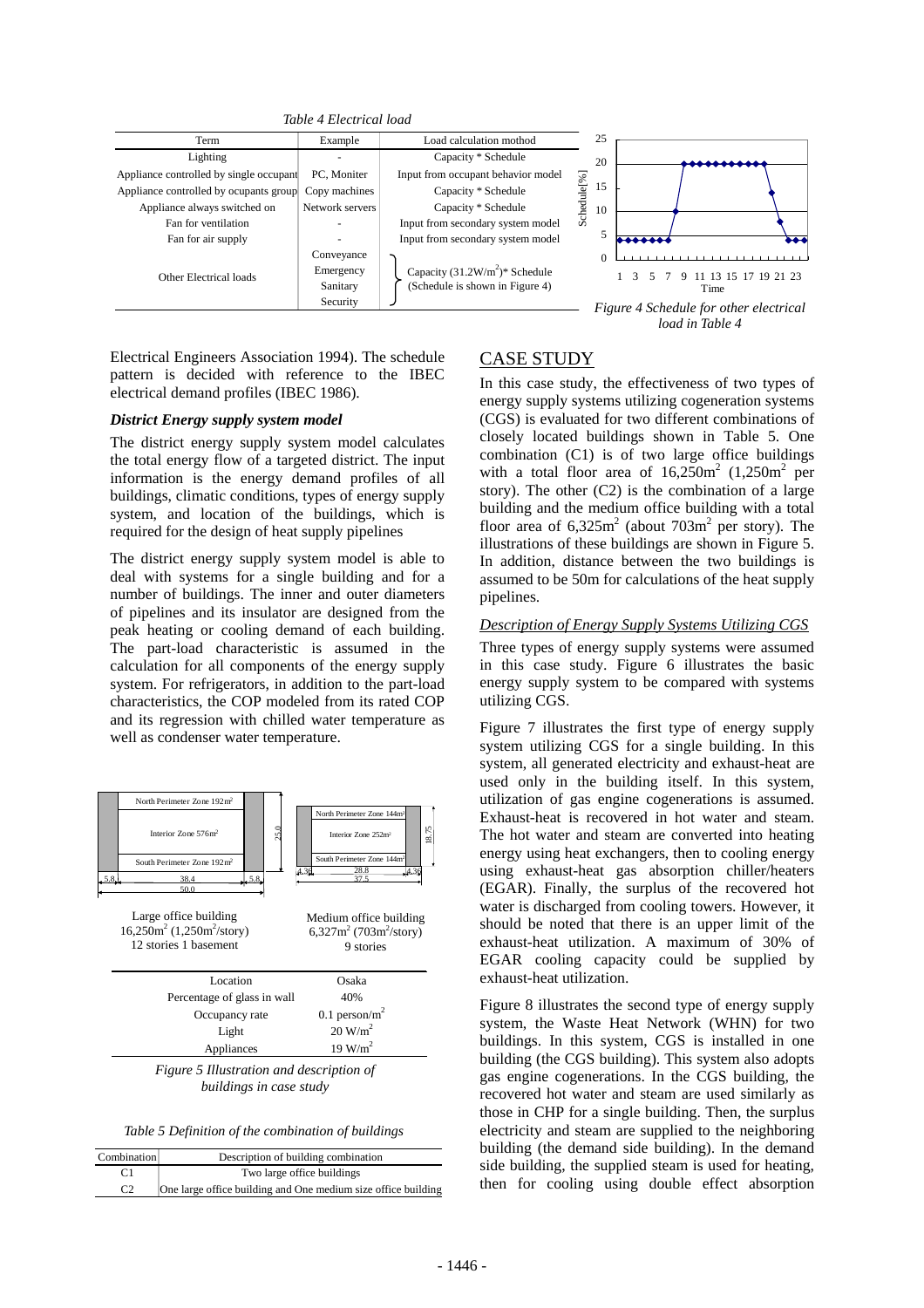

*Figure 6 Schematic of the basic energy supply system*

| Grid               |                                                              |                        |                                                                       | Electricity |
|--------------------|--------------------------------------------------------------|------------------------|-----------------------------------------------------------------------|-------------|
| Electricity<br>Gas | <b>Generated</b><br><b>Electricity</b><br><b>Distributed</b> | <b>Exhaust</b><br>Heat | <b>Exhaust-Heat</b><br><b>Gas Absorption</b><br><b>Chiller/Heater</b> | Cooling     |
|                    | Generator                                                    |                        | <b>Heat Exchanger</b>                                                 | Heating     |

*Figure 7 Schematic of CHP for a single building*



*Figure 8 Schematic of WHN for two buildings* 

chillers (AR). The steam supplied to the demand side building enhances the utilization ratio of exhausted heat. The electricity supply to demand side building contributes to increase the full-load operating hours of CGS.

The power generation efficiency, steam and water recovery efficiencies of gas engine cogeneration utilized in these two systems are shown in Figure 9 considering part-load operating condition. Basically, the efficiency in Figure 9 will be used in this case study. We describe this CGS as high efficiency CGS. In the last part of this case study, we examined a different efficiency of CGS, the medium efficiency CGS. The respective efficiencies of the medium efficiency CGS are shown in Figure 10. Values in Figure 9 and Figure 10 are based on lower heating value of fuel (city gas).

We would like to point out that any heat storage facilities are not considered in this case study. Thus,



*Figure 9 Efficiency of the high efficiency CGS* 



*Figure 10 Efficiency of the medium efficiency CGS* 

the performance of the energy supply systems could be heavily depending on energy demand patterns. In order to better understand the performance of energy supply systems utilizing CGS, further study considering energy storage facilities will be carried out.

#### *Alternatives of energy saving measures*

Table 6 shows the alternatives of energy saving measures for two buildings. These alternatives are combinations of two types of energy supply systems utilizing CGS described above and energy saving measures shown in Table 7.

Energy consumption, cost and amount of waste heat produced will be focused in this study. We defined these values as the summation of these of two buildings in the targeted building combinations.

#### *Simulation Result*

#### *Impact of operational condition of CGS*

For each system utilizing CGS, two operational

 *Table 6 Alternatives for energy saving systems* Alternative Description

| личнаи ус | Describuon                                                        |  |  |
|-----------|-------------------------------------------------------------------|--|--|
| Case 1    | No measures                                                       |  |  |
| Case 2    | Energy saving measures in Table 7                                 |  |  |
| Case 3    | One CHP for each building                                         |  |  |
| Case 4    | WHN shared by two buildings                                       |  |  |
| Case 5    | Energy saving measures in Table $7 +$ One CHP for each building   |  |  |
| Case 6    | Energy saving measures in Table $7 + WHN$ shared by two buildings |  |  |

| Table 7 Energy saving measures |                                                                                                                                                 |                            |  |
|--------------------------------|-------------------------------------------------------------------------------------------------------------------------------------------------|----------------------------|--|
| Item                           | Standard condition                                                                                                                              | With energy saving measure |  |
| Window                         | Solar reflecting glass                                                                                                                          | Pair glass                 |  |
| Light                          | $20$ [W/m2]                                                                                                                                     | $15$ [W/m2]                |  |
|                                | Set point of room temperature Cooling:26 <sup>[°</sup> C], Heating:22 <sup>[°</sup> C] Cooling:28 <sup>[°</sup> C], Heating:20 <sup>[°</sup> C] |                            |  |
| Total heat exchanger           | Assume unused                                                                                                                                   | Use, and efficiency 30[%]  |  |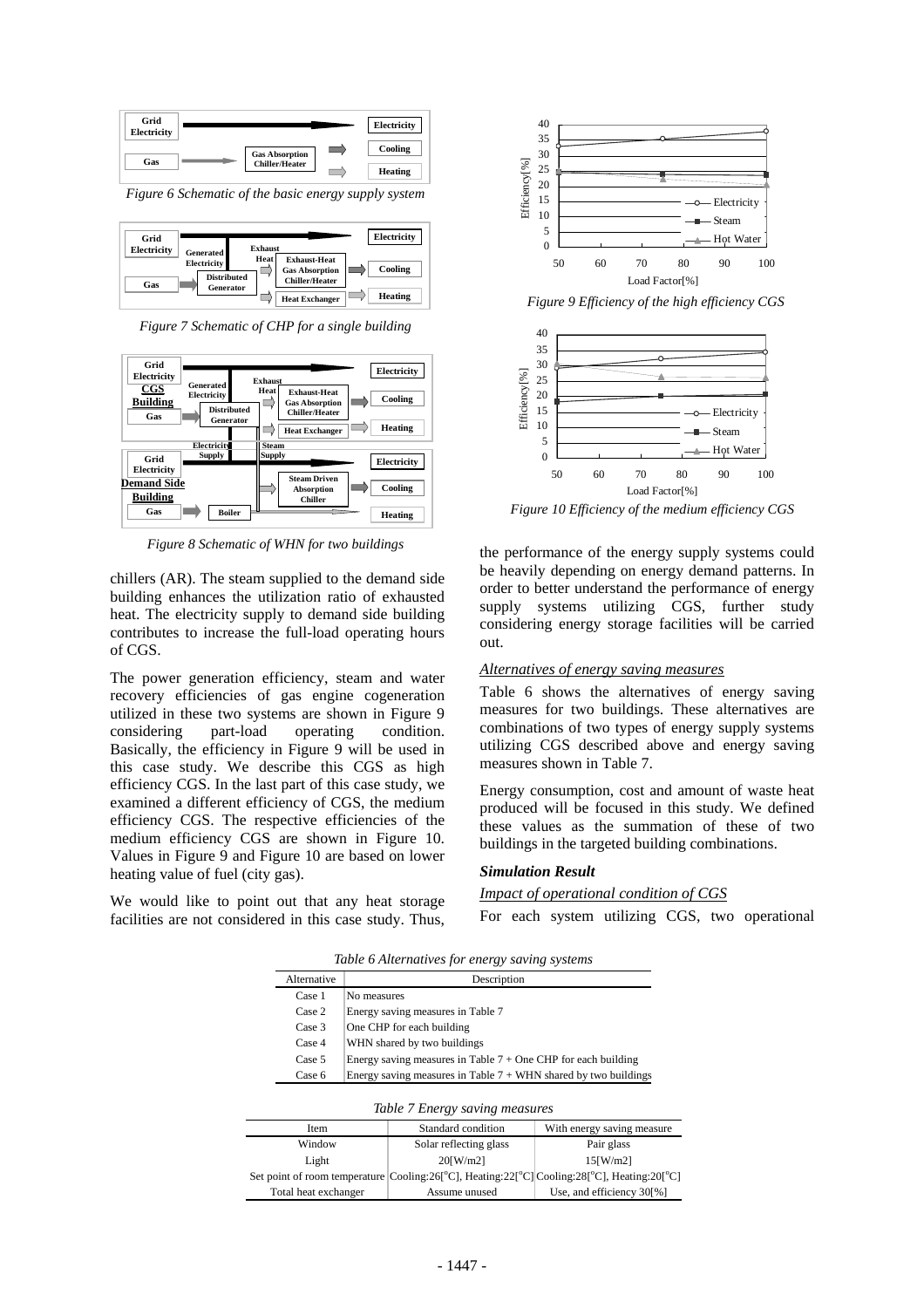conditions for CGS are defined as follows.

#### 1) Energy minimum operation

With this operational condition, CGS is operated to minimize the primary energy consumption for each time step. The optimum capacity for energy minimum operation of CGS is calculated from the value of minimum primary energy consumption of two buildings.

#### 2) Cost minimum operation

With this operational condition, CGS is operated to minimize the operational cost each time step. The optimum capacity for cost minimum operation of CGS is calculated from the value of minimum annual depreciation and operation expenses. The operation expenses include standing charge and unit commodity charge for electricity and city gas.

Usually, energy supply systems are operated to minimize total cost. This operational condition may differ with the operational condition in which systems achieve the maximum energy conservation potential. Thus, clarifying the degree of the difference is important to improve the effectiveness of energy supply systems. Figure 11 shows the annual primary energy consumption at optimum capacity of CGS for energy minimum operation. Figure 12 shows these values at cost minimum operation. Both figures show the total energy consumption of two buildings in the building combination C1 as defined in Table 5. Percentage at the end of bar graph shows the energy saving ratio of



*Figure 11 Annual primary energy consumption and energy saving ratio [%] at energy minimum operation* 



*Figure 12 Annual primary energy consumption and energy saving ratio [%] at cost minimum operation* 

each case.

At the energy minimum operation, the energy saving ratio of Case 2 is 19.3%. This value is larger than those of Case 3 and Case 4 where energy saving measures are not implemented. As can be seen in Figure 11, the energy saving ratios in Case 5 and Case 6 are about 25% with the difference of 0.7%. At the cost minimum operation, however, a greater difference, which reaches 3.5% in the energy saving ratios between Case 5 and Case 6 are obtained. Figure 13 and Figure 14 can account for this difference. Figure 13 shows the transition of energy saving ratio of Case 5 and Case 6 at cost minimum operation for different CGS capacities. Figure 14 shows the annual depreciation and operation expenses in the same condition. In Case 6, the optimum capacities of CGS for the maximum energy saving ratio (Figure 13) and for the smallest annual depreciation and operation expenses (Figure 14) almost conform. On the contrary in Case 5, there is discrepancy between these capacities of CGS. The difference in degree of reduction of energy conservation efficiency between Case 5 and Case 6 is the consequence of this discrepancy.

In addition to this, Figure 13 and 14 shows higher energy and economical performance of Case 6. In Case 6, the demand side building utilizes exhaust-heat without limitation. This means that a larger amount of exhaust-heat utilization can be achieved, thus leading to higher energy saving ratio compared to Case 5. Furthermore, the energy saving



*Figure 13 Transition of energy saving ratio of Case 5 and Case 6 at cost minimum operation* 



*Figure 14 Transition of the annual depreciation and operation expenses of Case 5 and Case6 at cost minimum operation*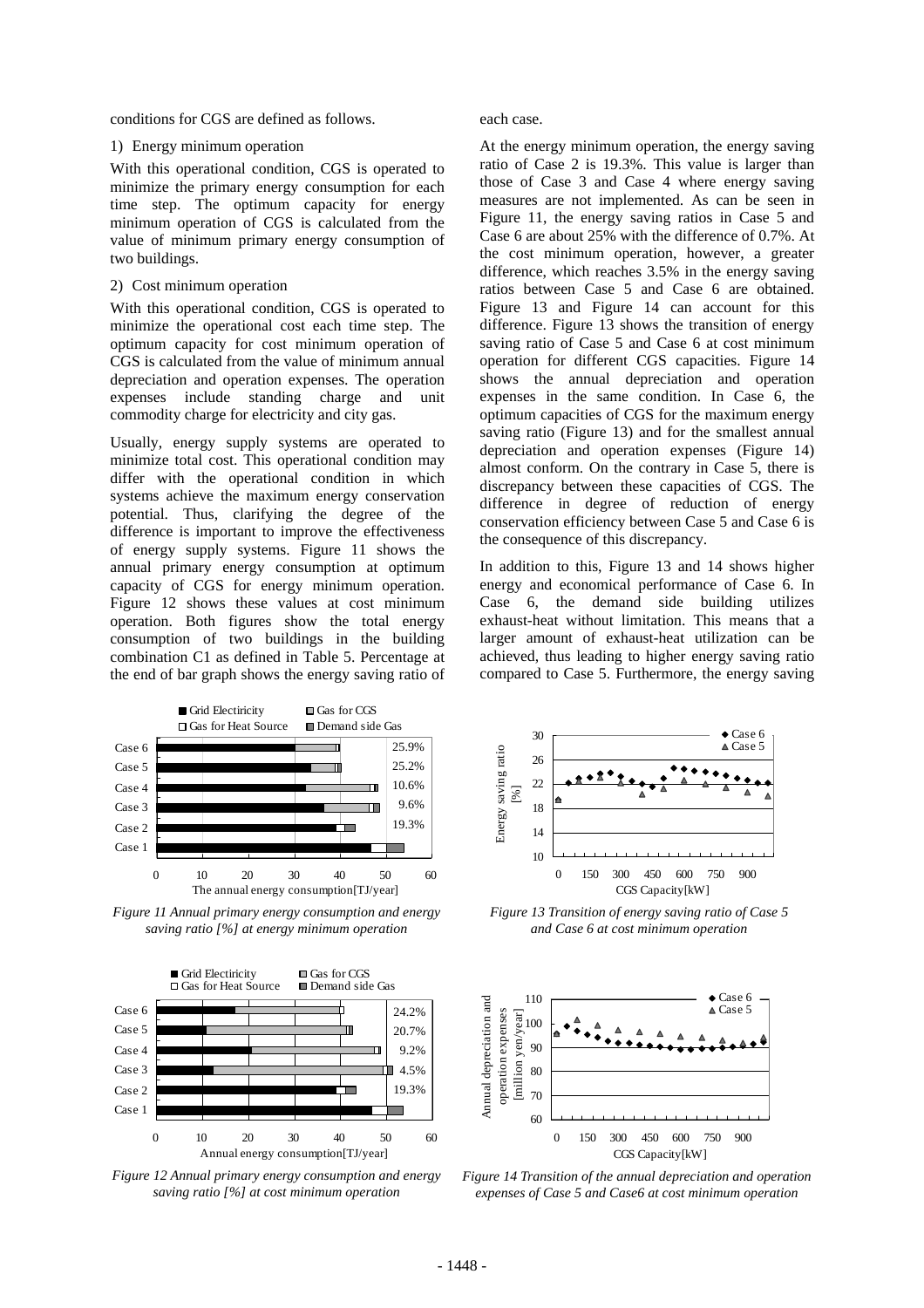ratio in Figure 13 shows two maxima. The energy saving ratio declines after the first peak as CGS operates without exhaust-heat utilization during unconditioned hours. During these hours, with low CGS capacity, the electricity is supplied by CGS operation thus resulting in energy cost reduction. However, with larger CGS capacity after the local dip in Figure 13, the CGS operation during unconditioned hours (low load factors) becomes uneconomical due to the fall in CGS power generation efficiency. Thus, the CGS operation during these hours is ceased; resulting in the rise to the second peak of the energy saving ratio. Furthermore, the scale merit of the CGS initial cost with the lower standing charge and unit commodity charge for gas utilization together account for the economical merit shown in Figure 14.

### *Impact of type of energy supply system utilizing CGS*

Figure 15 shows the annual depreciation and operation expenses at optimum capacity of CGS at cost minimum operation. The numbers in Figure 15 shows simple pay back periods for each case. As can be seen in Figure 15, although Case 2 provides the shortest simple pay back period, the least annual depreciation and operation expenses occurs in Case 6 which also provides the highest energy saving ratio. These results demonstrate feasibility of Case 6.

Figure 16 shows the annual amount of waste heat produced for each case in the same operating condition. As can be seen in Figure 16, although introduction of CGS increases waste heat from these buildings, the waste heat produced in Case 6 is less than those in Case 5.

## *Impact of building size*

In existing city centers, various types of office buildings have been densely constructed. Thus, in order to achieve sufficient energy conservation, we could not ignore various types of combinations of buildings. With regard to building size, smaller buildings have relatively more difficulties in adopting energy saving measures as it usually requires large initial investment (i.e. the introduction of CGS), though these buildings usually make up a large portion of existing city centers. In this section, the case study is executed for the building combination C2 as defined in Table 5 to study the effect of building size on the effectiveness of energy supply systems.

Figure 17 and Figure 18 shows the annual energy consumption and the annual depreciation and operation expenses at the cost minimum operation respectively. In Case 5, the CHP system for the medium size office building is unsuitable due to the higher annual depreciation and operation expenses than those without CGS. Thus, for Case 5, the most suitable installation criteria were found to be only a CHP in the larger building. On the contrary, Case 6

achieved the highest energy saving ratio of 23.3% from these two buildings without increasing the annual depreciation and operation expenses. However, the simple pay back period of Case 6 increased to 7.6 years from the 5.5 years in the building combination C1.

## *Impact of the efficiency of CGS*

In energy supply systems using CGS, the total effectiveness of the system may be critically affected



*Figure 15 Annual depreciation and operation expenses and simple pay back period [yrs] at cost minimum operation*



*minimum operation* 





*Figure 18 Annual depreciation and operation expenses and simple pay back period [yrs]*